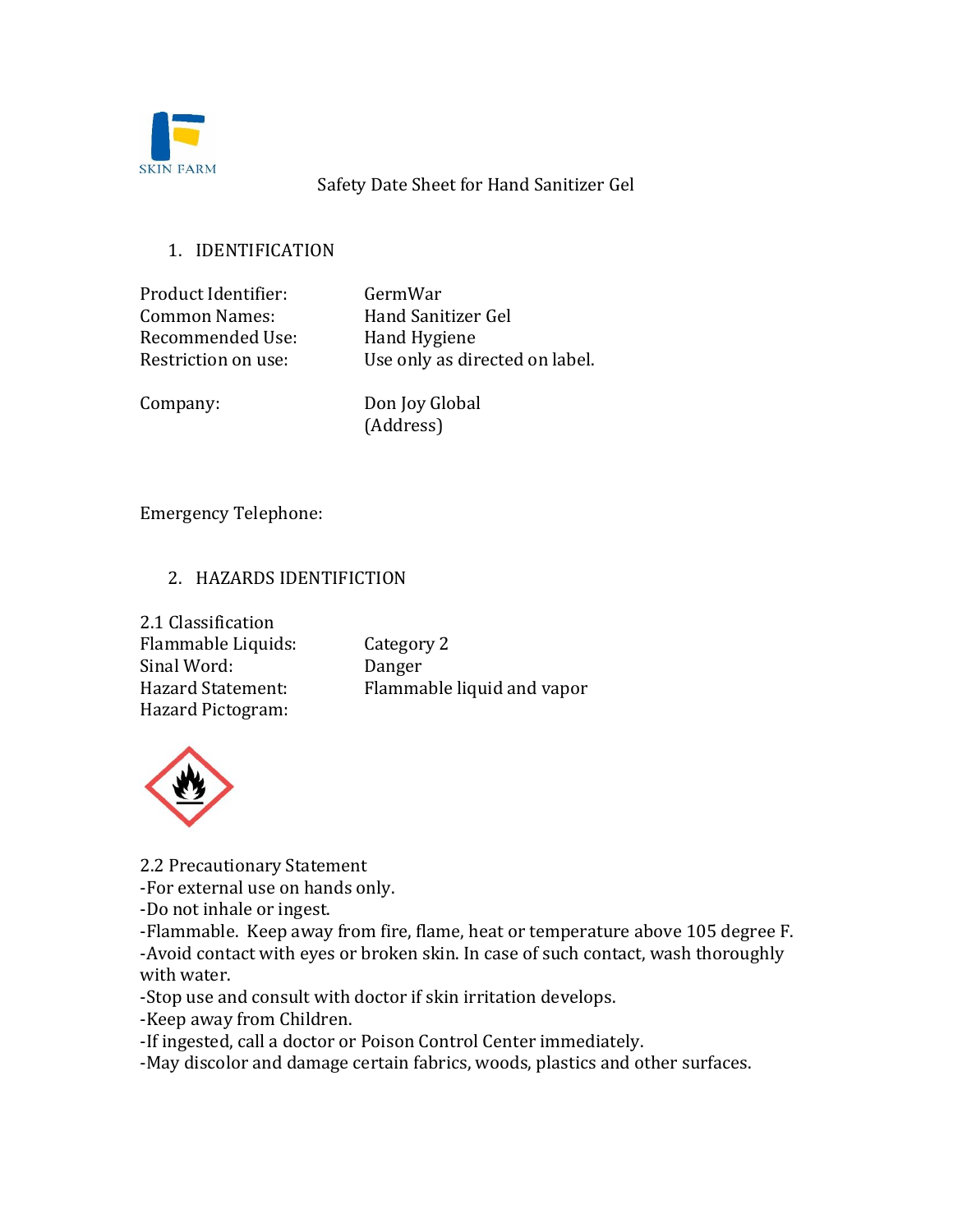#### 3. COMPOSITION / INFORMATION ON INGREDIENTS

| Pure substance/mixture: Mixture |                                                        |
|---------------------------------|--------------------------------------------------------|
| <b>Chemical Name:</b>           | Ethanol/CAS-No. $-64-17-5$ /Concentration (%) 60 - 100 |

#### 4. FIRST AID MEASURES

| Rinse with water                                                          |
|---------------------------------------------------------------------------|
| Rinse with water                                                          |
| Rinse mouth first, call the doctor or get medical                         |
|                                                                           |
| Walk outside for fresh air and get medical attention                      |
| Most important symptoms/effects, acute and delayed: None under normal use |
| <b>Treat Symptomatically</b>                                              |
|                                                                           |

#### 5. FIRE-FIGHTING MEASURES

Suitable extinguishing media: In case of fire: Use water, CO2, dry chemical, or foam for extinction.

Unsuitable Extinguishing Media: Do not use a solid water stream as it may scatter and spread fire.

Special hazard: Fumes may catch fire.

Special protective equipment for fire-fighters: As in any fire, wear self-contained breathing apparatus pressure-demand, MSHA/NIOSH (approved or equivalent) and full protective gear.

Specific hazards arising from the chemical: None

### 6. ACCIDENTAL RELEASE MEASURES

Personal precautions: Use personal protective equipment. Do not get in eyes, on skin, or on clothing.

Advice for emergency responders: Use personal protective equipment as required.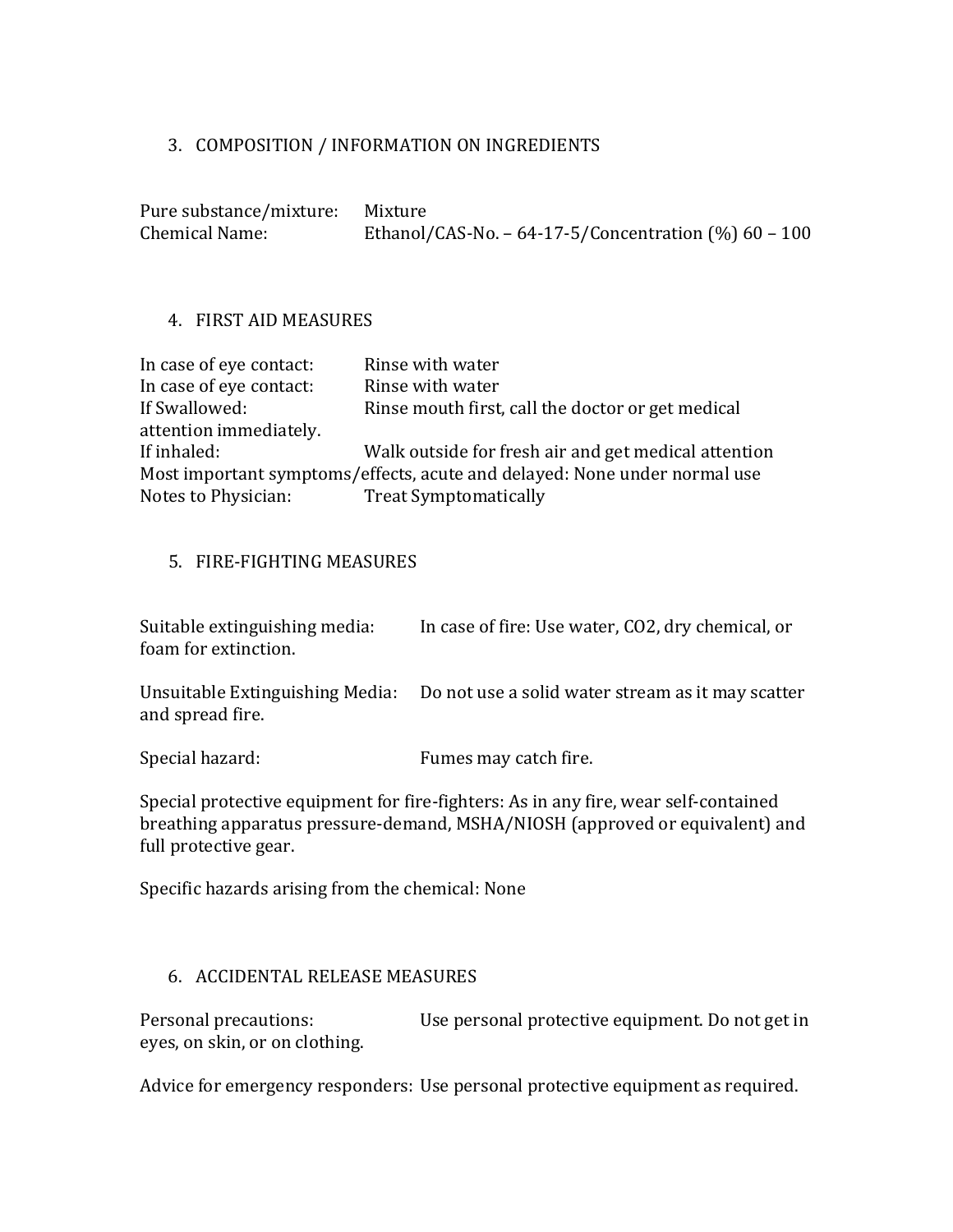Methods for containment: Eliminate all sources of ignition, small spills should be flushed with large quantities of water, larger spills should be collected for disposal.

### 7. HANDLING AND STORAGE

Precaution for safe handling: Keep away from open flames, hot surfaces and sources of ignition. Use personal protection and the equipment as required. Keep container closed when not in use. Never mix spilled with original in container. Keep out of the reach of children.

Conditions for safe storage, including any incompatibilities: Keep containers tightly closed in a dry, cool, and well-ventilated place. Store in a cool/low-temperature, well-ventilated, dry place away from heat and ignition sources.

Incompatible products: None known.

### 8. EXPOSURE CONTROLS / PERSONAL PROTECTION

Control parameters

Exposure Guidelines

| Chemical Name | CAS-No  | <b>ACGIH TLV</b> | OSHA PEL      |
|---------------|---------|------------------|---------------|
| Ethanol       | 64-17-5 | $STEL: 1000$ ppm | TWA: 1000 ppm |

\*No relevant exposure guidelines for other ingredients.

Exposure controls

| Eyes: | No special protection needed |
|-------|------------------------------|
|       |                              |

- Skin: No special protection needed
- Hand: No special protection needed
- Respiratory: No special protection needed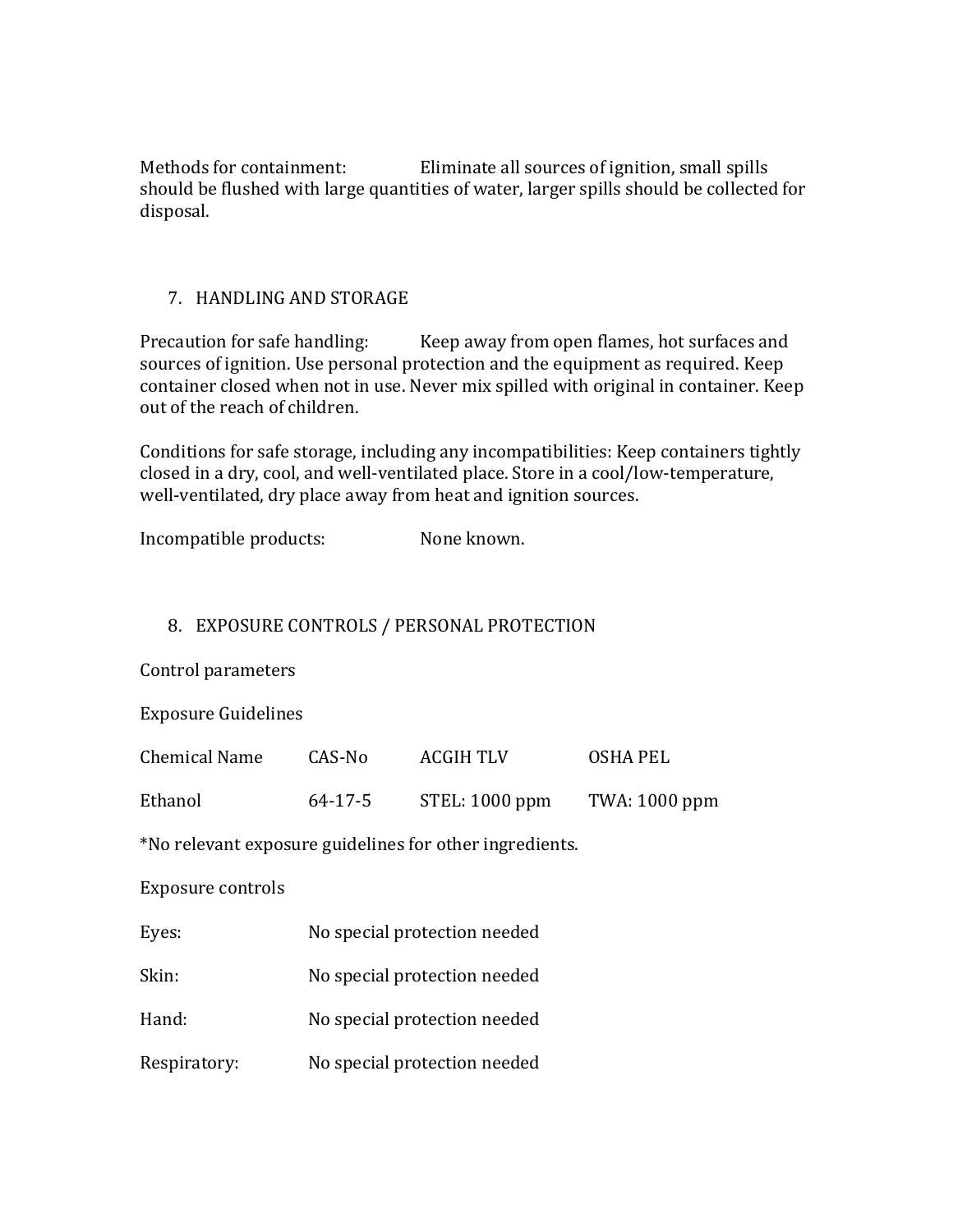# 9. PHYSICAL AND CHEMICAL PROPERTIES

| Appearance:     | Clear Colorless Gel      |
|-----------------|--------------------------|
| Odor:           | Alcohol                  |
| Odor threshold: | No Information Available |

| Property                                 | Values                   |
|------------------------------------------|--------------------------|
| pH:                                      | $7.8 - 8.6$              |
| Melting point / freezing point:          | No Information Available |
| Initial boiling point and boiling range: | 181 degrees F            |
| <b>Flash Point:</b>                      | 150 degrees F            |
| Evaporation rate:                        | No Information Available |
| Flammability (Solid, Gas):               | No Information Available |
| Upper/Lower flammability:                | No Information Available |
| Vapor pressure:                          | No Information Available |
| Vapor density:                           | No Information Available |
| Specific Gravity:                        | 0.9                      |
| Solubility in Water:                     | No Information Available |
| Partition coefficient n-octanol/water:   | No Information Available |
| Auto-ignition temperature:               | No Information Available |
| Decomposition temperature:               | No Information Available |
| <b>Viscosity of Product:</b>             | No Information Available |
| % Ethyl Alcohol:                         | 62% - 70%                |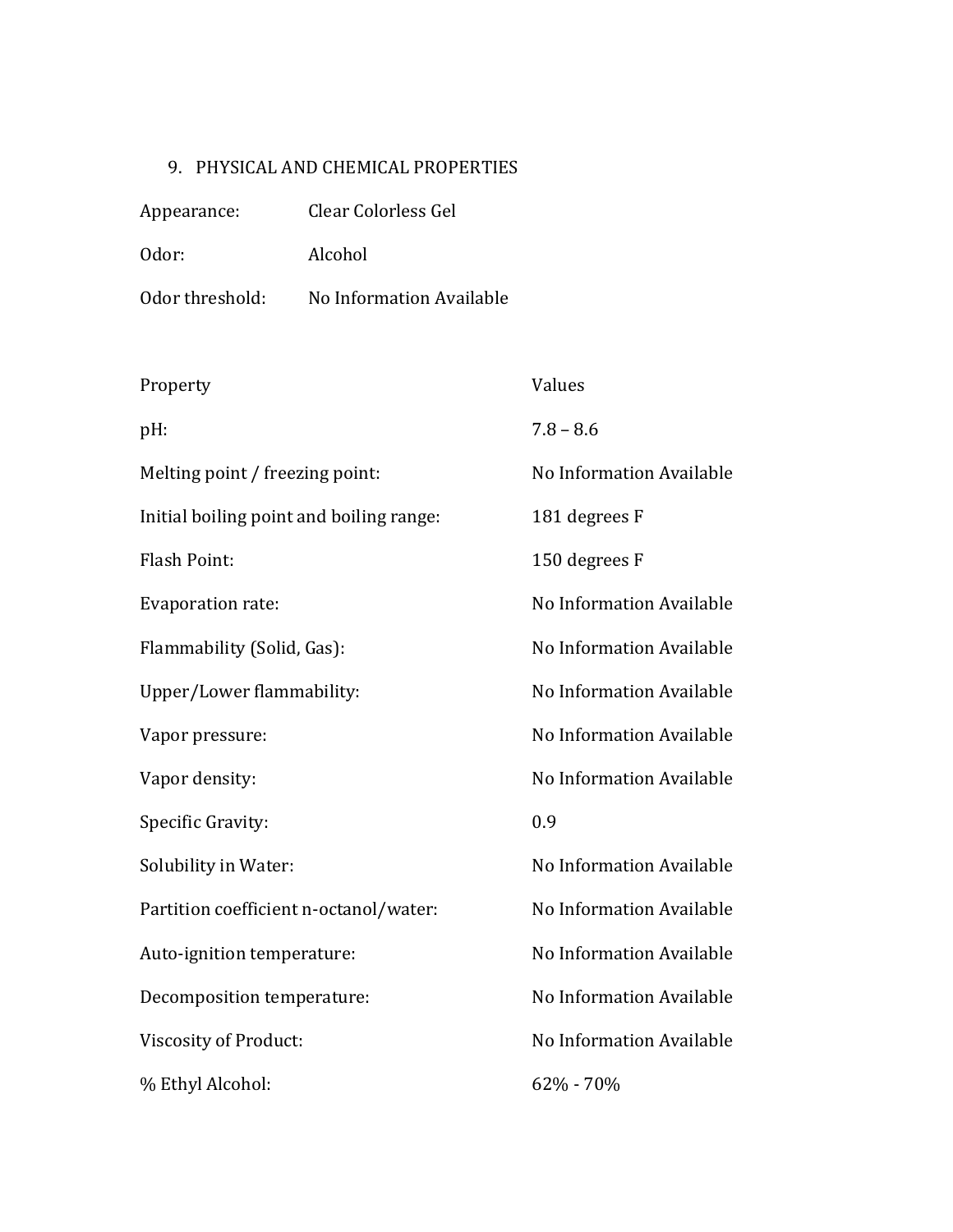#### 10. STABILITY AND REACTIVITY

| None under normal use conditions                                |
|-----------------------------------------------------------------|
| Stable under normal conditions.                                 |
| Hazardous polymerization does not                               |
| None under normal processing.                                   |
| Keep away from open flames, hot surfaces                        |
| and sources of ignition. Materials to avoid None in particular. |
| None under normal use.                                          |
|                                                                 |

### 11. TOXICOLOGICAL INFORMATION

Product Information Information on likely routes of exposure

| Inhalation:   | No known effect |
|---------------|-----------------|
| Skin contact: | No known effect |
| Ingestion:    | No known effect |
| Eye contact:  | No known effect |

Delayed and immediate effects as well as chronic effects from short and long-term exposure

| Acute toxicity:                                       | No known effect |
|-------------------------------------------------------|-----------------|
| Skin corrosion/irritation:                            | No known effect |
| Serious eye damage/eye irritation Skin sensitization: | No known effect |
| Respiratory sensitization:                            | No known effect |
| Germ cell mutagenicity:                               | No known effect |
| Neurological Effects:                                 | No known effect |
| Reproductive toxicity:                                | No known effect |
| Developmental toxicity:                               | No known effect |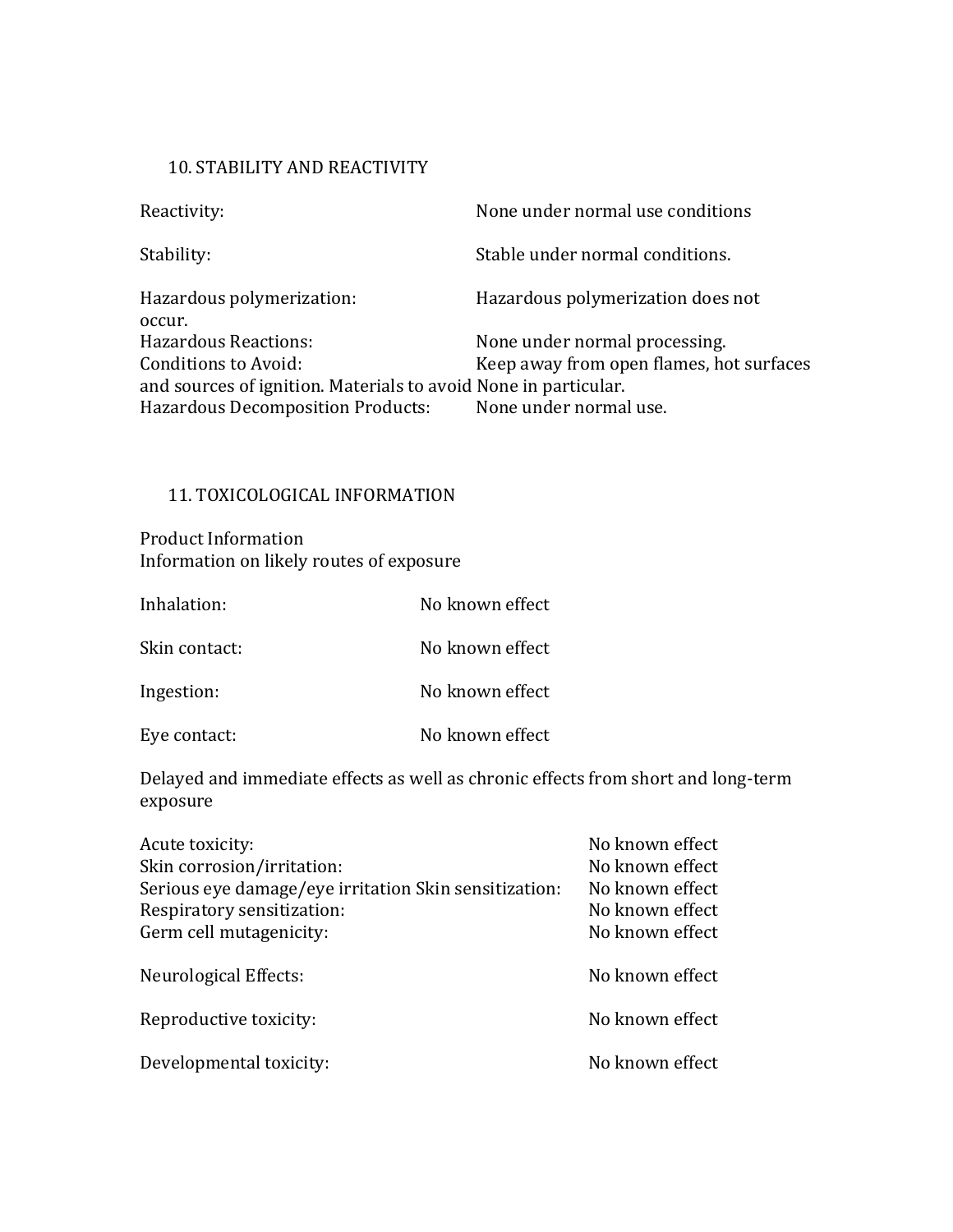Teratogenicity: No known effect STOT - single exposure: STOT - repeated exposure: No known effect Target Organ Effects: No known effect Aspiration hazard: No known effect Carcinogenicity: No known effect Component Information: No known effect Ecotoxicity: No known effect Component Information Ethanol: CAS-No 64-17-5 LD50 Oral: 7,060 mg/kg LD50 Skin: 158,000 mg/kg (Rabbit) LC50 Inhalation: 116.9 mg/L air

### 12. ECOLOGICAL INFORMATION

Ecotoxicity

This product is not expected to be hazardous to the environment

| Persistence and degradability: | No Information Available |
|--------------------------------|--------------------------|
| Bioaccumulative potential:     | No Information Available |
| Mobility:                      | No Information Available |
| Other adverse effects:         | No Information Avaiable  |

#### 13. DISPOSAL CONSIDERATION

Waste treatment methods

Destroy by liquid incineration. Use absorbent material and deposit in toxic landfill in accordance with local, state, and federal regualtions.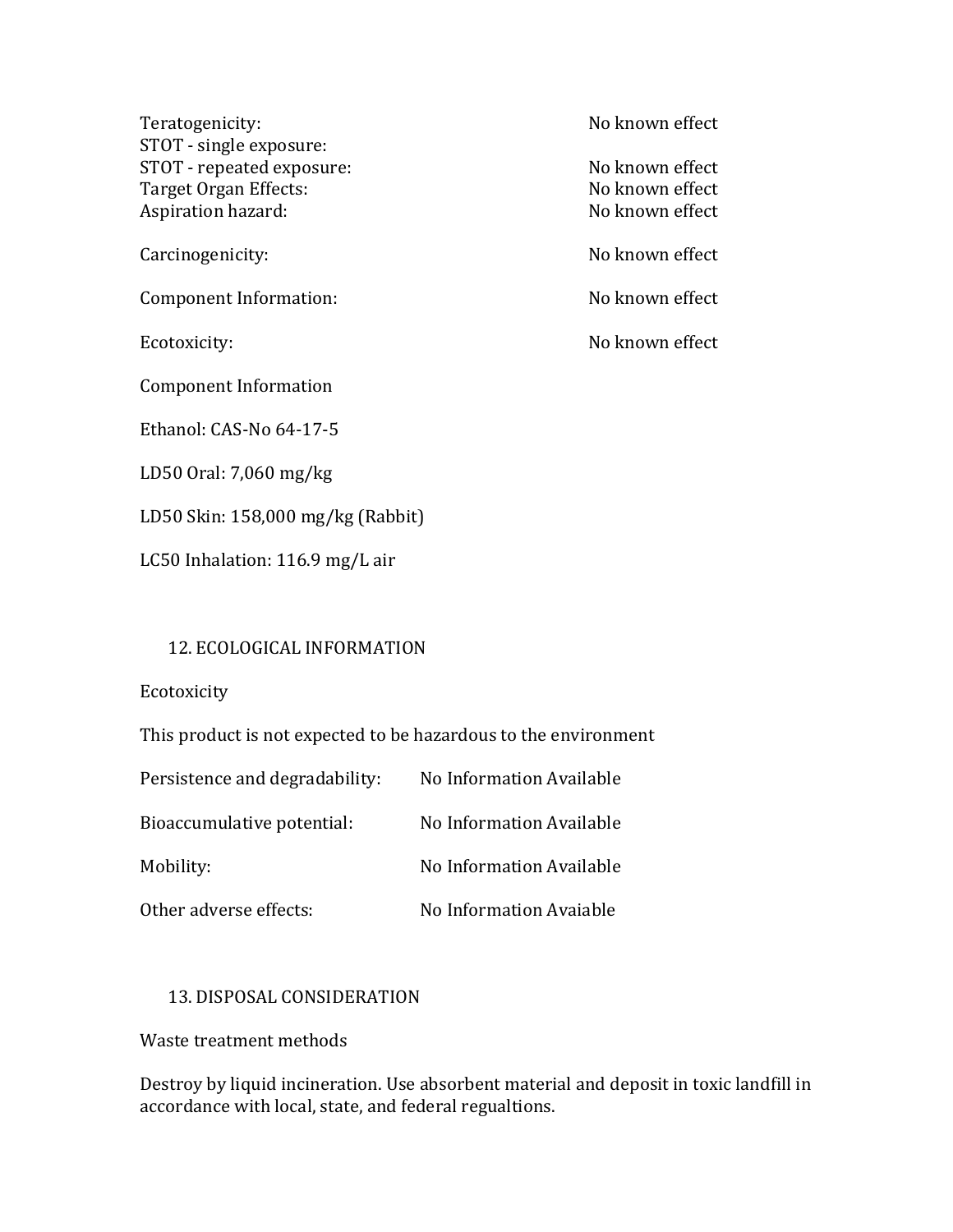#### 14. TRANPORT INFORMATION

#### DOT

| UN no                                  | <b>UN1170</b>                               |
|----------------------------------------|---------------------------------------------|
| UN Proper shipping name                | <b>Ethanol solution</b>                     |
| Description                            | UN1170, Ethanol solution, 3, III, Ltd. Qty. |
| <b>Hazard Class</b>                    | 3                                           |
| Packing Group                          | III                                         |
| <b>Special Provisions</b>              | 24, B1, IB3, T2, TP1                        |
| <b>Emergency Response Guide Number</b> | 127                                         |
| <b>IMDG</b>                            |                                             |
| <b>UN Number</b>                       | <b>UN1170</b>                               |
| UN Proper shipping name                | <b>Ethanol Solution</b>                     |
| Description                            | UN1170, Ethanol solution, 3, III, Ltd. Qty. |
| Transport hazard class(es)             | 3                                           |
| Packing Group                          | III                                         |
| Special precautions for user           | 144, 223                                    |
| EmS-No                                 | $F-E$ , $S-D$                               |
| <b>IATA</b>                            |                                             |
| UN no                                  | <b>UN1170</b>                               |
| UN Proper shipping name                | <b>Ethanol Solution</b>                     |
| Description                            | UN1170, Ethanol solution, 3, III, Ltd. Qty. |
| <b>Hazard Class</b>                    | 3                                           |
| Packing Group                          | III                                         |
| <b>ERG Code</b>                        | 3L                                          |
| Special precautions for user           | A180, A3, A58                               |
| <b>IATA</b> comment                    | Can be shipped as ID8000 Consumer products  |

#### 15. REGULATORY INFORMATION

Regulatory Overview: The regulatory data in this section is not intended to be allinclusive, only selected regulations are represented.

All components of this material are either listed or exempt from listing on the TSCA Inventory.

**Fire:** Yes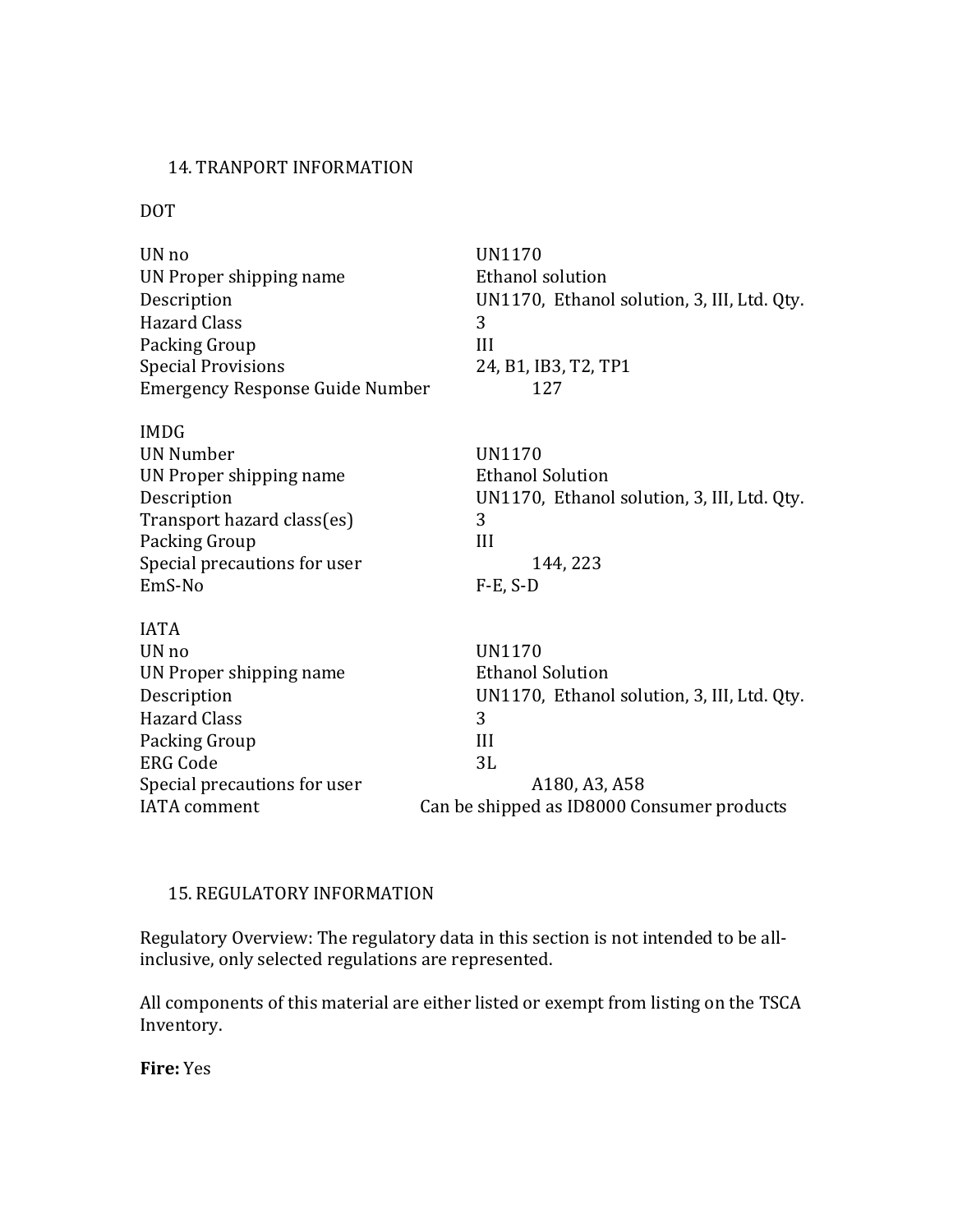### **Sudden Release of Pressure:** No

**Reactive:** No

**Immediate (Acute):** No

**Delayed (Chronic):** No

## **EPCRA 311/312 Chemicals and RQs:**

No chemicals at levels which require reporting under this statute.

### **EPCRA 302 Extremely Hazardous:**

No chemicals at levels which require reporting under this statute.

## **EPCRA 313 Toxic Chemicals:**

N/A

### **Proposition 65 - Carcinogens (>0.0%):**

No chemicals at levels which require reporting under this statute.

## **Proposition 65 - Developmental Toxins (>0.0%):**

No chemicals at levels which require reporting under this statute.

## **Proposition 65 - Female Repro Toxins (>0.0%):**

No chemicals at levels which require reporting under this statute.

## **Proposition 65 - Male Repro Toxins (>0.0%):**

No chemicals at levels which require reporting under this statute.

## **N.J. RTK Substances (>1%):**

Ethanol

## **Penn RTK Substances (>1%):**

Ethanol